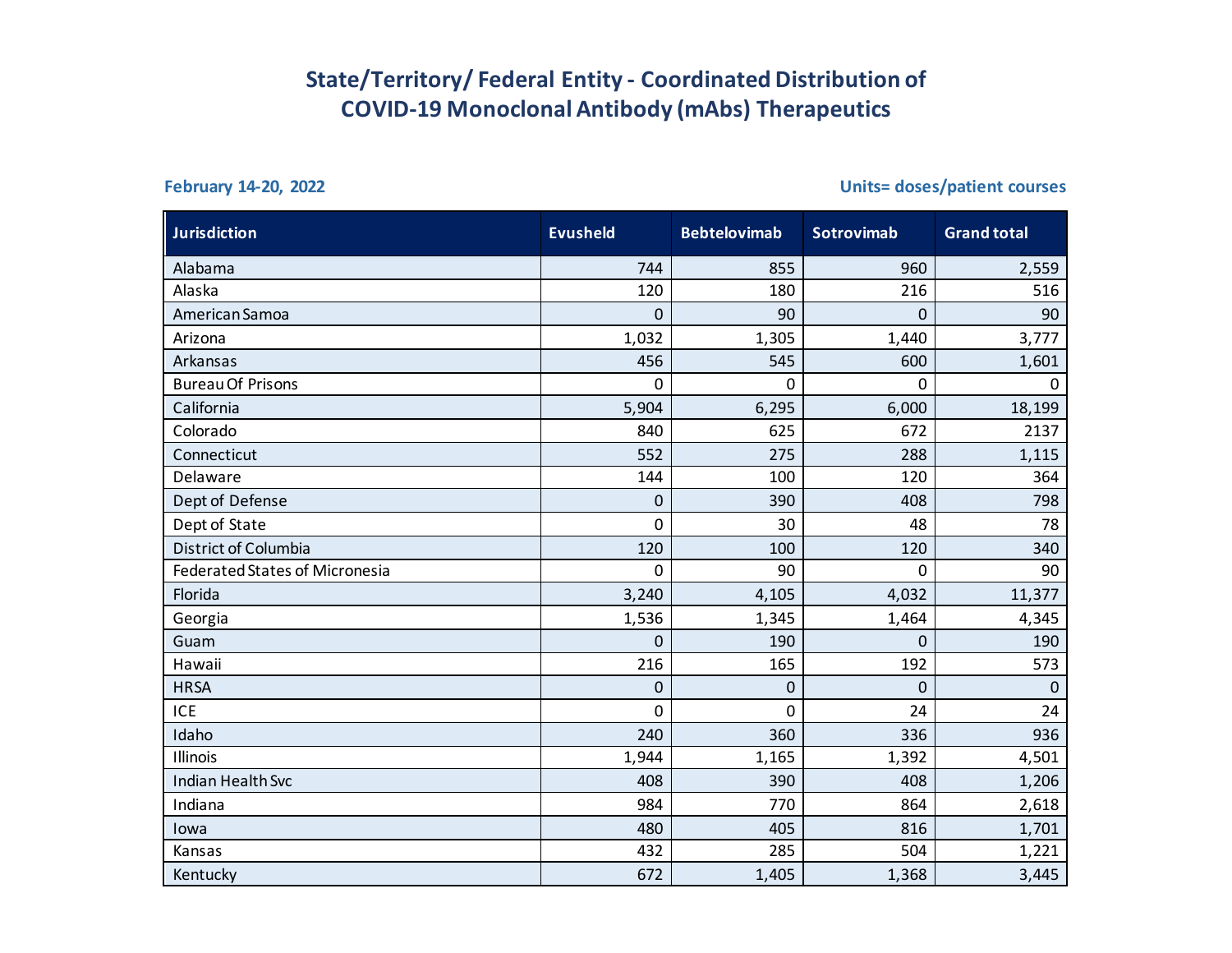| <b>Jurisdiction</b>      | <b>Evusheld</b> | <b>Bebtelovimab</b> | <b>Sotrovimab</b> | <b>Grand total</b> |
|--------------------------|-----------------|---------------------|-------------------|--------------------|
| Louisiana                | 696             | 635                 | 768               | 2,099              |
| Maine                    | 216             | 170                 | 144               | 530                |
| Marshall Islands         | 0               | 90                  | 0                 | 90                 |
| Maryland                 | 912             | 310                 | 336               | 1,558              |
| Massachusetts            | 1,080           | 630                 | 672               | 2,382              |
| Michigan                 | 1,512           | 1,155               | 1,344             | 4,011              |
| Minnesota                | 840             | 875                 | 792               | 2,507              |
| Mississippi              | 456             | 730                 | 936               | 2,122              |
| Missouri                 | 912             | 855                 | 912               | 2,679              |
| Montana                  | 168             | 245                 | 288               | 701                |
| Nebraska                 | 288             | 200                 | 240               | 728                |
| Nevada                   | 432             | 355                 | 384               | 1,171              |
| New Hampshire            | 216             | 205                 | 192               | 613                |
| New Jersey               | 1,368           | 640                 | 648               | 2,656              |
| <b>New Mexico</b>        | 312             | 340                 | 360               | 1,012              |
| New York                 | 3,048           | 1,660               | 1,728             | 6,436              |
| <b>NIH</b>               | 24              | 20                  | 24                | 68                 |
| North Carolina           | 1,536           | 1,870               | 1,896             | 5,302              |
| North Dakota             | 120             | 145                 | 168               | 433                |
| Northern Mariana Islands | 0               | 90                  | 0                 | 90                 |
| Ohio                     | 1,776           | 1,110               | 1,152             | 4,038              |
| Oklahoma                 | 576             | 655                 | 768               | 1,999              |
| Oregon                   | 624             | 640                 | 672               | 1,936              |
| Palau                    | 0               | 90                  | 0                 | 90                 |
| Pennsylvania             | 1,992           | 1,125               | 1,296             | 4,413              |
| <b>Puerto Rico</b>       | 528             | 140                 | 192               | 860                |
| Rhode Island             | 168             | 115                 | 120               | 403                |
| South Carolina           | 768             | 895                 | 1,008             | 2,671              |